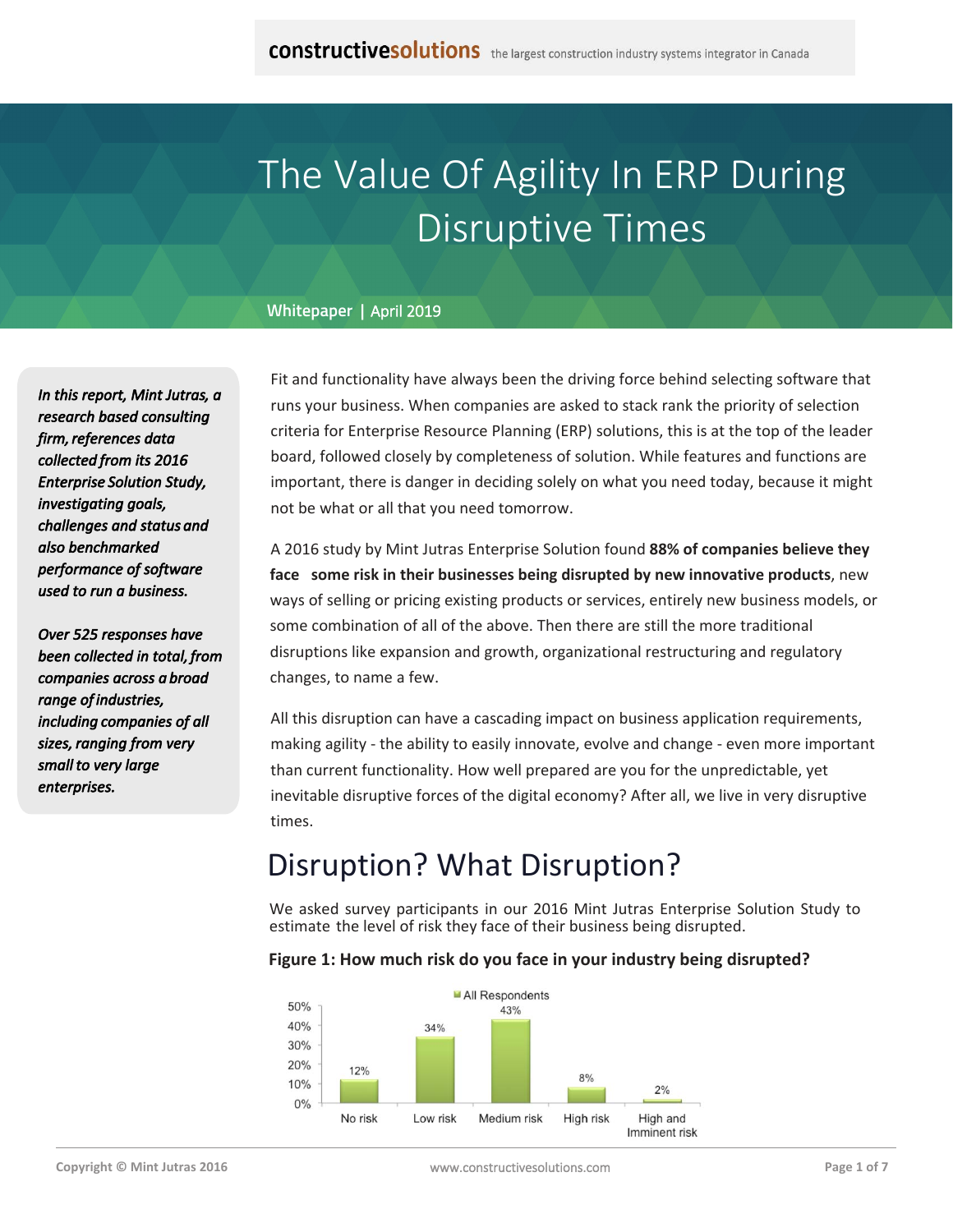Although only 10% felt that risk was high and/or imminent, most (88%) do understand the risk is real.

We have to ask: How do you think the taxi industry might have answered this question on the eve of the launch of Uber? Do you think the hotel industry anticipated Airbnb? Or did Blockbuster foresee the devastating impact Netflix would have on its business?

#### **What kind of disruption is lurking out there for your business?**

#### **DIGITAL DISRUPTION**

The Internet and the digital economy made all of these disruptions possible and none were decades in the making. Compared to slow, evolutionary changes of the past, they literally happened almost overnight. This type of disruption might come from a variety of sources.

We asked survey participants to select the single most likely cause of potential disruption (Figure 2).

#### **Figure 2: What is most likely to cause this disruption?**



While the threat from new, innovative products may have the lesser disruptive impact on business processes and business models, it does require companies to place more emphasis on innovation. Windows of opportunity can open and close very quickly. Of course an agile ERP solution isn't all you need to accelerate new product introductions, but you also don't want it to be the reason you can't respond to new market demands or take advantage of new and unprecedented opportunities.

New ways of selling/pricing existing products might include subscriptions to services or outcomes that replace outright sale of products. Rather than selling a machine, you might invoice for uptime or hours of production. You might ship a physical product for free and charge for usage and/or consumables.

Software companies that used to offer perpetual licenses might now also (or instead) offer subscriptions to software as a service (SaaS). These types of changes can have a major impact on how you invoice, recognize revenue and manage cash. And these changes must be reflected in your ERP solution.

The impact of entirely new business models is even harder to predict because of the inherent "newness." You don't want your ERP solution to be the reason you can't capitalize on that brilliant new idea that can create a new revenue stream. Your ERP must adapt as your business evolves.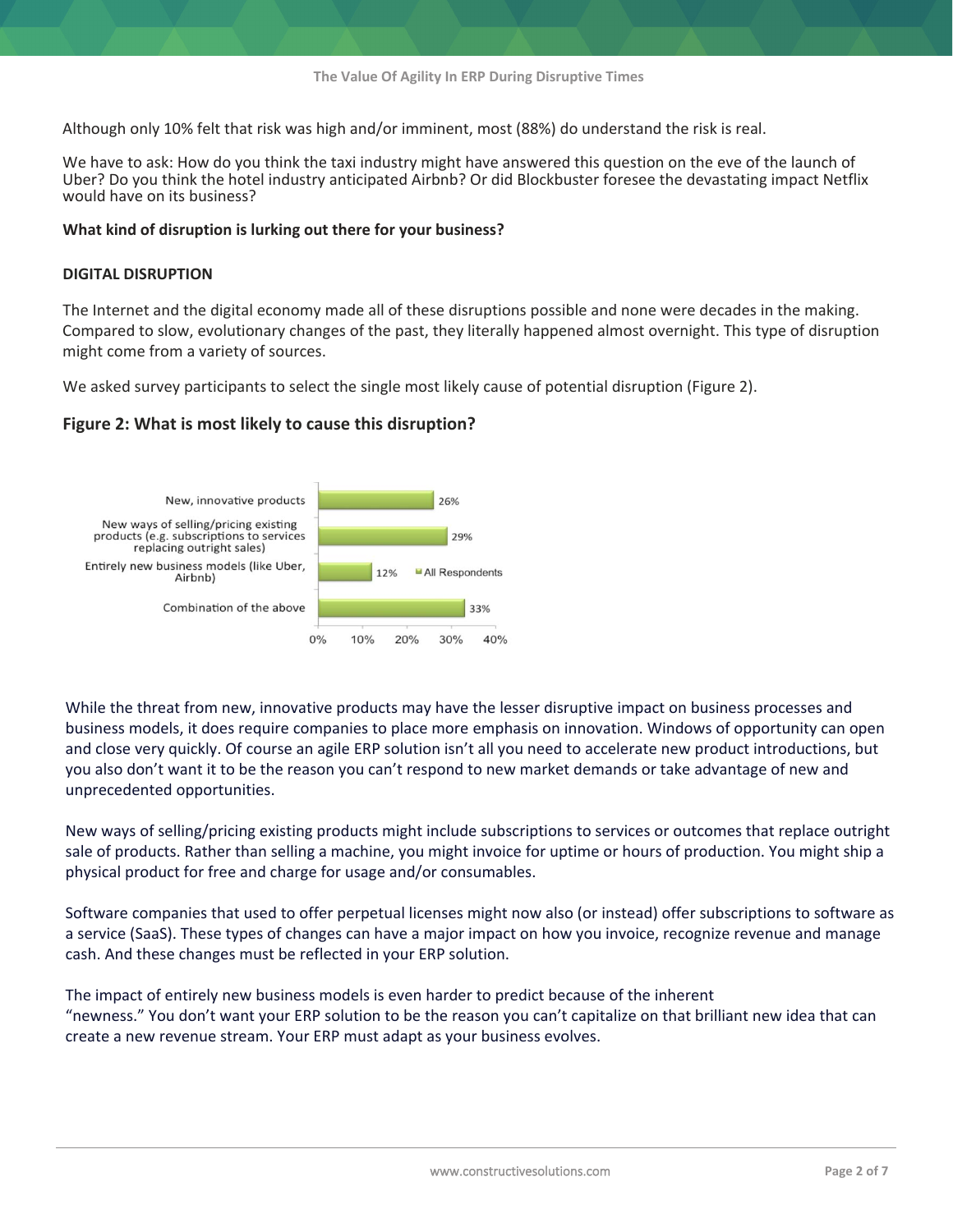#### **DON'T FORGET THE MORE TRADITIONAL DISRUPTION**

Disruption is not entirely new or exclusively the result of the digital economy. Growth and regulatory changes are perhaps the two most common causes. However while not exclusively the result thereof, growth is in fact impacted by the digital economy. The Internet has leveled the playing field for globalization. Innovation and advanced technology, combined with the Internet, have opened doors to opportunities all around the world. New consumer middle classes have sprung up in countries that were hardly industrialized a short decade ago, creating unprecedented growth opportunities. But windows of opportunity can close as quickly as they open.

To take advantage of these opportunities, you might expand into new territories either organically or through mergers and acquisition, both of which can cause disruption throughout the enterprise and place new requirements on finance, accounting and compliance reporting. This may also result in organizational restructuring. If your organizational and reporting structure is still hard coded into your chart of accounts, you are severely limited in how and how quickly you can restructure.

Whether change is initiated by growth or by the factors shown in Figure 2, these in turn (or independently) can cause changes to accounting methods and reporting requirements. A change in accounting method might be made at the discretion of executive management, but more often is imposed upon an enterprise through new laws such as those introduced in 2002 with the Sarbanes-Oxley Act and the convergence of standards and reporting requirements of International Financial Reporting Standards (IFRSs) and US General Accepted Accounting Principles (GAAP).

The most recent and most significant of these are the upcoming changes to revenue recognition as a result of the merging of accounting standards (ASC and IFRS). This places new functional requirements on ERP and required changes to existing accounting software are not insignificant. These new rules have the potential of creating the most significant changes accountants have faced in many, many years and apply to any company that enters into contracts with customers to transfer goods or services or for the transfer of non financial assets. With the trend towards a subscription economy, there are fewer and fewer companies that are immune.

#### **DREADED BUT INEVITABLE CUSTOMIZATION**

Companies can no longer afford to respond to these types of challenges like they used to. In days gone by, companies were forced to handle this kind of change in the same way they had always handled gaps in functionality: through customization of the software. In the past customization was invasive; it meant mucking around in source code. Not only was this a costly, lengthy and time-consuming process, it also created barriers to upgrades. But innovation is far more important today than it has ever been. Business conditions, processes and even entire business models are much more fluid than ever before. No company can afford to stagnate, nor can they afford long leads times to implement change.

This is exactly why modern-day ERP solutions have become much more configurable, allowing you to personalize and tailor the solution to your individual needs without costly and invasive customization. We asked our 2016 Enterprise Solution Study participants to check off all the different types of "customization" they believe they need (Figure 3). Keep in mind that most any change to the software or the user experience is typically referred to as "customization."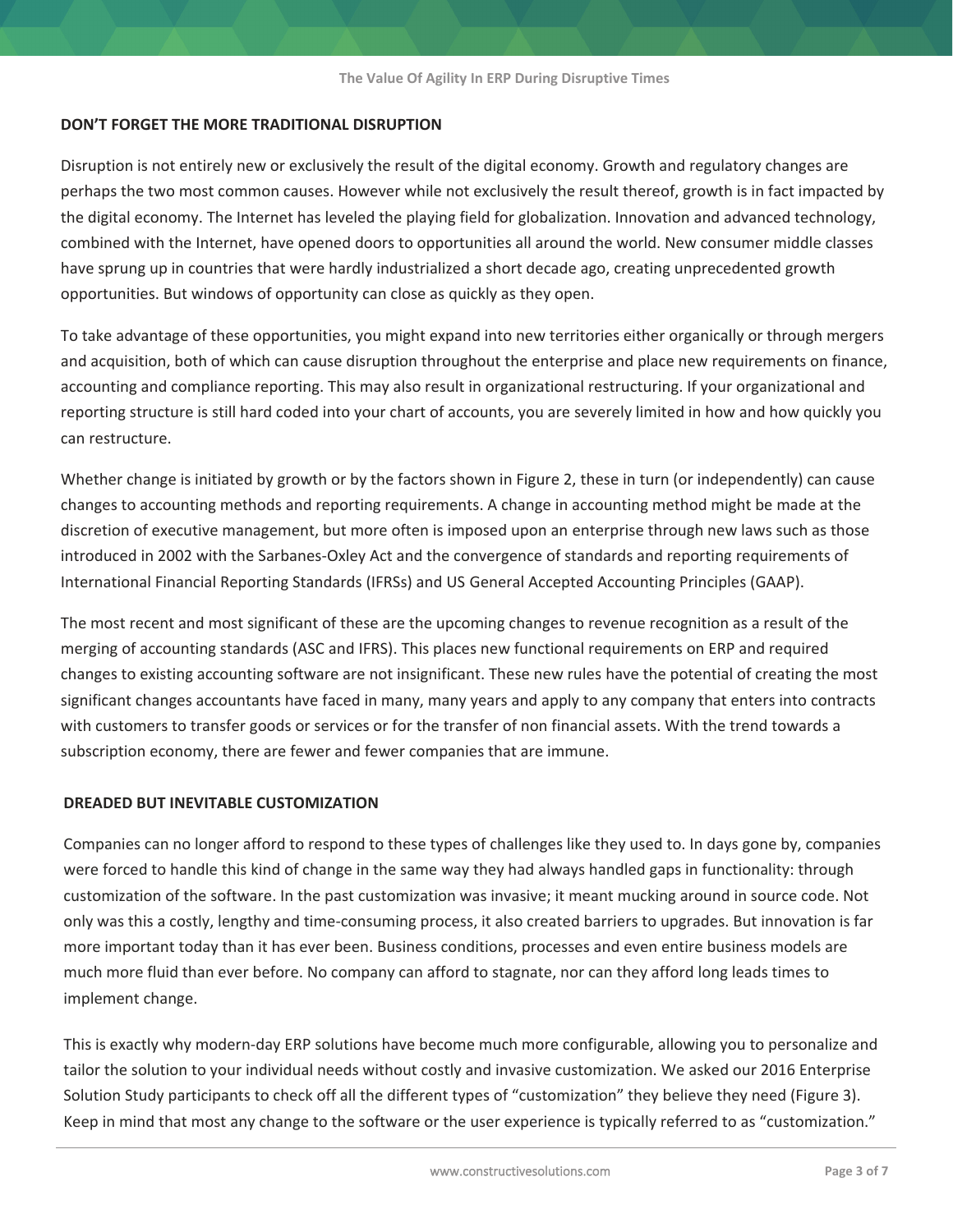

#### **Figure 3: What type of customization do you believe you need?**

There are ten different types of "customization" listed in Figure 3 sorted by likelihood of being a requirement. Any modern ERP should deliver the first seven without requiring invasive code changes or barriers to consuming information. The next two may or may not require code changes.

If "customizing" your current solution prevents you from consuming innovation, adapting to business change or responding to new business or business models, you need a new ERP. It's as simple as that. Your business cannot adapt otherwise.

Regarding the last requirement - developing entirely new features and functions that are unlikely to be available in commercial software - is a different story. If you do indeed (really) require this, it is likely because you seek to clearly differentiate yourself in your market. And that's a good thing. But how you go about adding that functionality can lead you down a path of stagnation, or a path to growth and prosperity.

#### **INNOVATION THAT IS EASY TO CONSUME**

Adding new functionality to legacy based ERPs in a way that makes it easy to consume has long been a challenge for products that are not built using the latest Microsoft technology.

The benefit of modern ERP solutions is that they share a common database and are developed using the same technology and traditionally they all move in lock step. This eliminates data redundancy and any need for separate integration efforts. And a common platform for development is beneficial to both the customer and the vendor. Many of the ERP solutions installed today remain rigid and require extensive modifications to meet the changing needs of enterprises today.

**Is yours one of them?**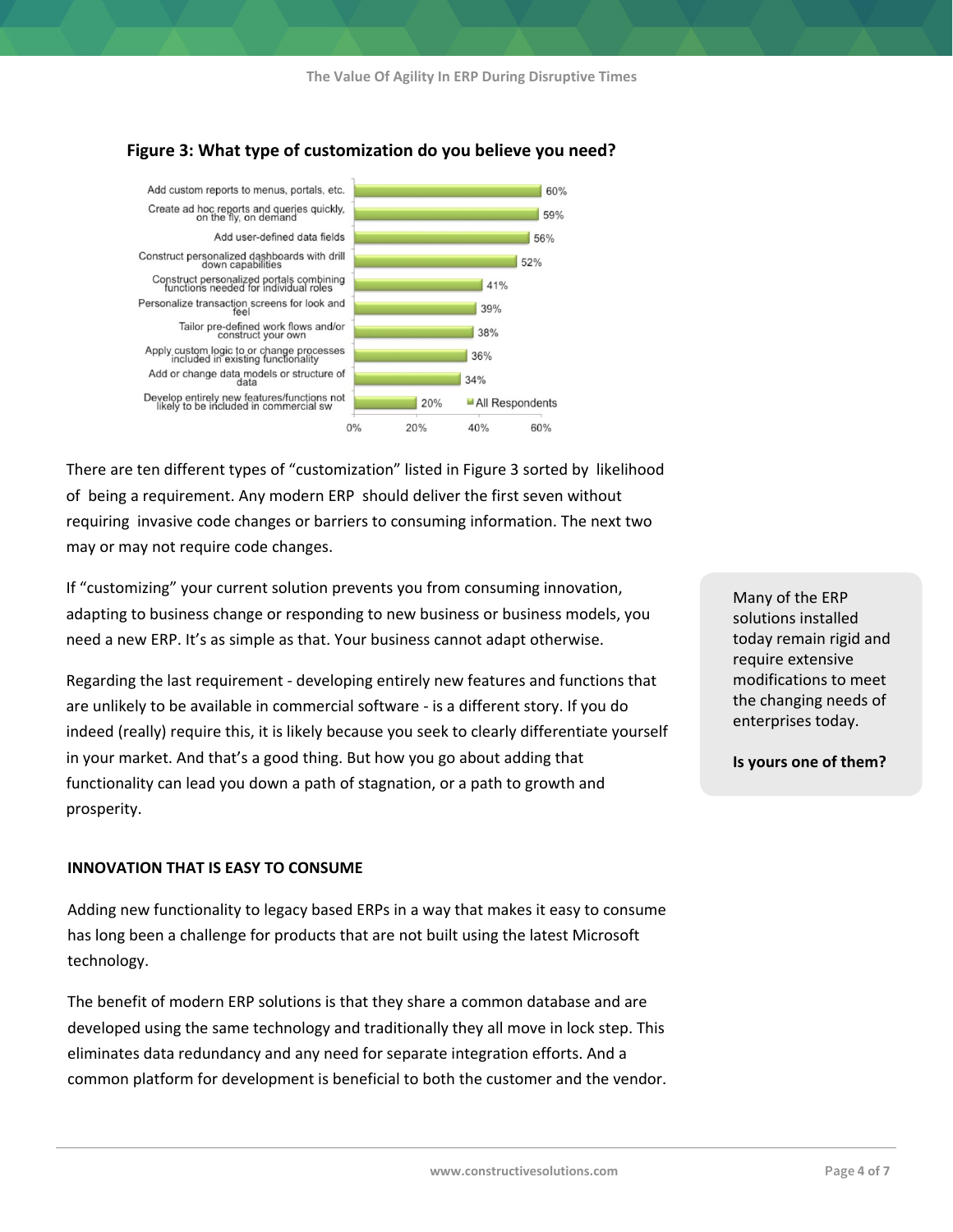**The Value Of Agility In ERP During Disruptive Times**

### **ERP OPTIONS: CLOUD VS. SAAS**

**Cloud** refers to access to computing, software, storage of data over a network (generally the Internet.) You may purchase a license for the software and install it on your own computers or those owned and managed by another company, but your access is through the Internet and therefore through the"cloud," whether private or public.

**SaaS i**s exactly what is implied by what the acronym stands for: Software as a Service. Software is delivered only as a service. It is not delivered on a CD or other media to be loaded on your own (or another's) computer. It is accessed over the Internet and is generally paid for on a subscription basis. Using these definitions,we can confidently say all SaaS is cloud computing, but not all cloud computing is SaaS.

When new features and functions are added to ERP, either as generally available innovation or as a customization, this tight integration implies that all modules, all functions, and therefore all departments within an organization must move forward together. This can slow down the upgrade cycle (or in the case of customization, prevent it), but even more troublesome: It takes massive efforts of coordination for all departments within a customer's organization to take those next steps all together. And all might not have the same level of motivation.

Cloud based solutions offer a remedy for companies looking to embrace the latest technology while taking the responsibility of maintenance and upgrades away from company staff so that they can focus on their building their business instead.

#### **CLOUD AND SAAS OPTIONS**

No discussion of innovation and customization would be complete today without addressing the shift in movement to cloud computing in general and software as a service (SaaS) in particular. While Mint Jutras believes the transition to the SaaS ERP will take years, this is largely because of the sheer dominance of on-premise solutions and (historically) the reluctance to rip and replace systems.

We have been asking the following hypothetical question for years now: *If you were to select a solution today, which deployment options would you consider?* 

We have watched the percentage that would even consider a SaaS solution grow from single digits (10 years ago) to 59% in 2016.

Figure 4 on the next page shows SaaS as the deployment option most likely to be considered for the past two years.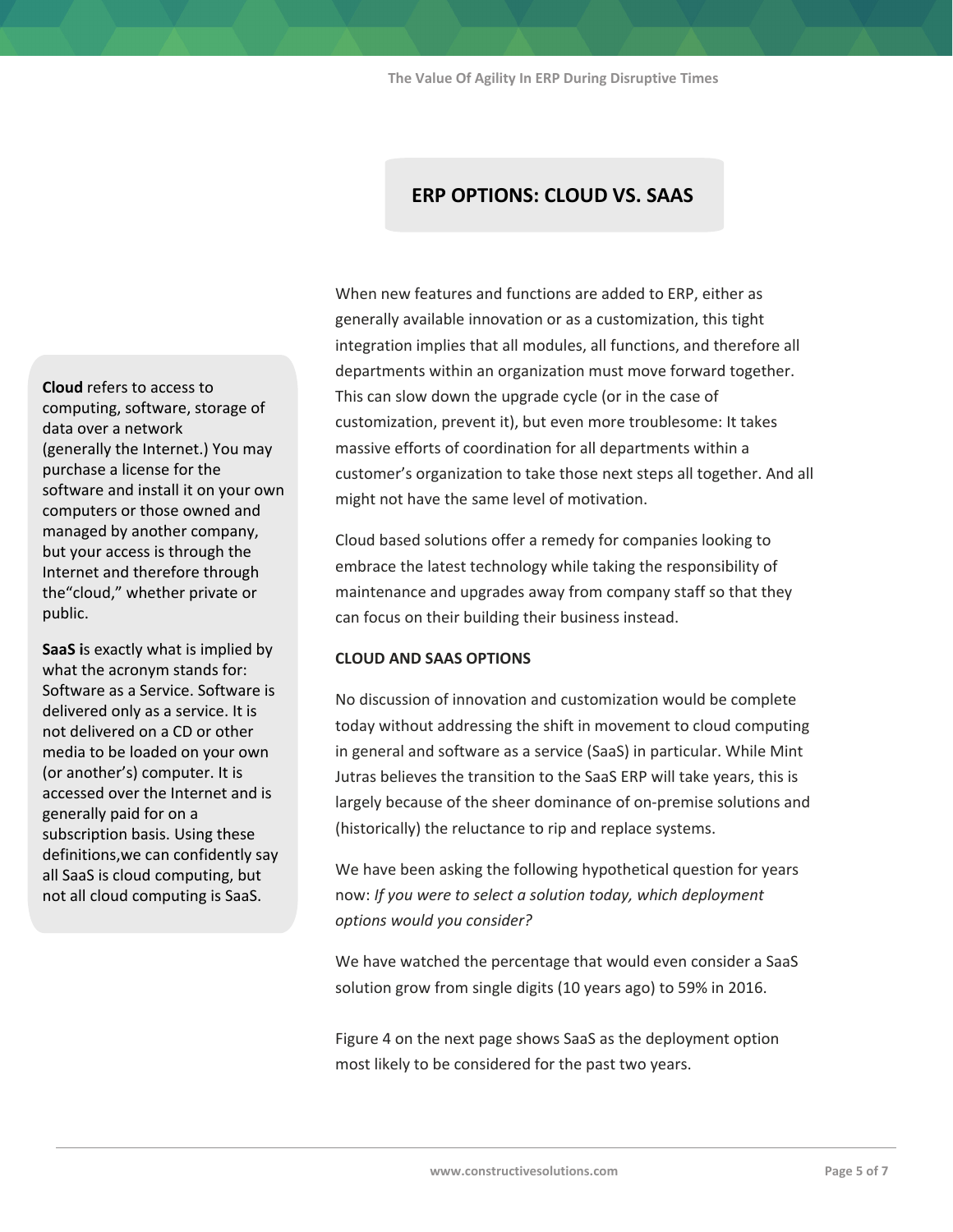

#### **Figure 4: Which deployment options would you consider?**

Source: Mint Jutras 2016 Enterprise Solution Study \* Option was added in 2015

There are two points to consider here. First of all, you can't be agile if you are stuck on outdated releases and not able to innovate to meet the new demands placed on your business either because of digital transformation or more traditional business change. In a SaaS environment you are not allowed to stagnate, but you will also be relieved of much of the burden of the upgrade process. Of course you need to review new features and functions and "opt in" to using them, but the SaaS solution provider does all the heavy lifting. You can spend your time and energy making those decisions, responding to change and running your business.

But (secondly) what about the possibility that you will need to fill some gaps in the software or differentiate yourself? In other words, what about a real need for customization, rather than configurability? If you are running in a private cloud or just a hosted environment, the situation is not very different from an on-premise environment, except perhaps that you pay a third party for the care and feeding of your solution. But then you don't get all the benefits of a SaaS solution either, including the potential for more and more frequent updates.

While different SaaS solution providers handle customizations in different ways, invasive customization of code is discouraged, if allowed at all. Here is where the ability to externalize the customization and plug it in as a service is so important. You can leave your SaaS solution essentially untouched and simply plug your customization in. Again, we are oversimplifying, but you get the picture.